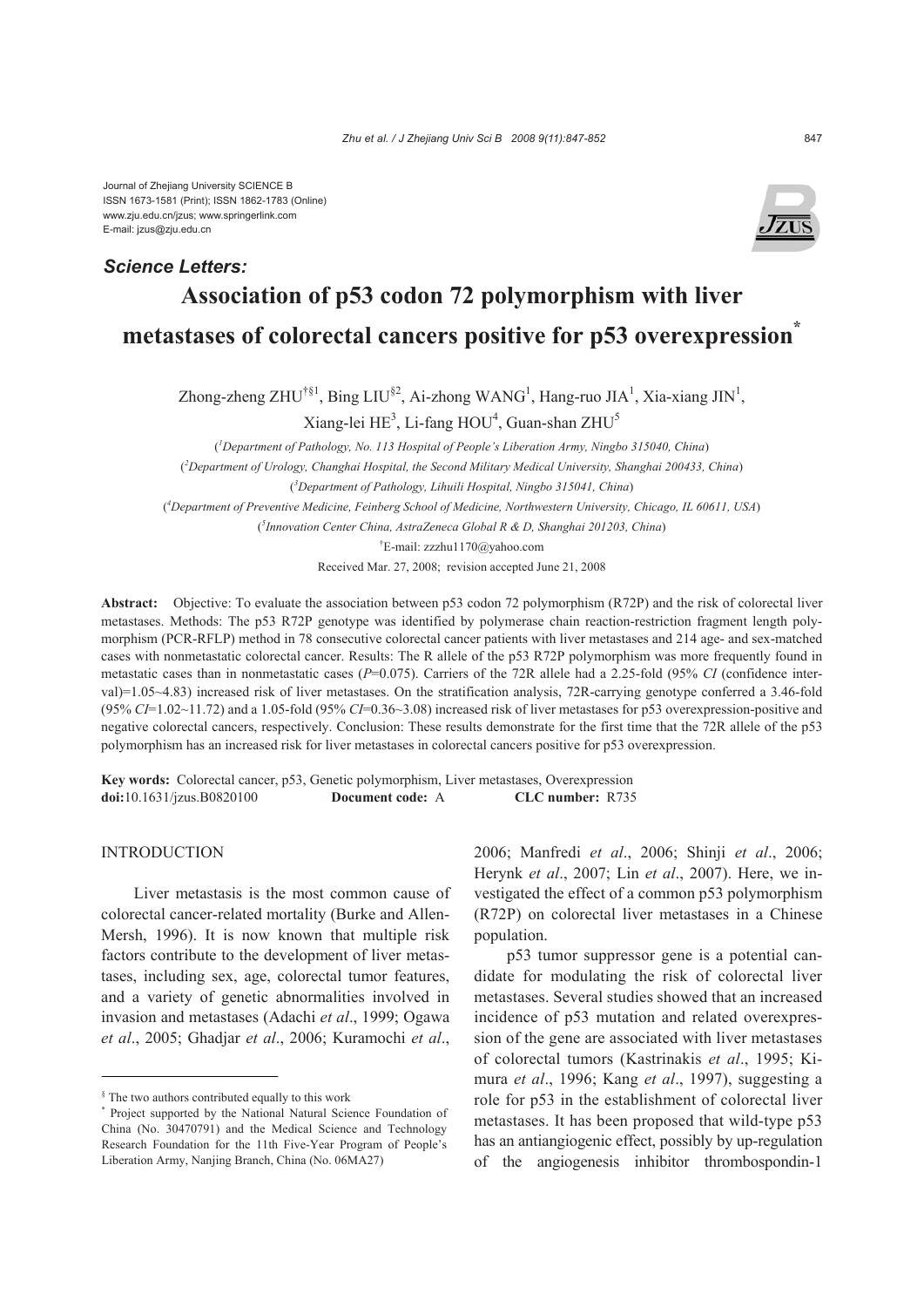(Dameron *et al*., 1994). However, mutant p53 was found to stimulate vascular endothelial growth factor production (Kieser *et al*., 1994). Moreover, a positive correlation between p53 mutations and intratumoral microvessel density was found in colorectal cancers (Vermeulen *et al*., 1996; Kang *et al*., 1997; Liang *et al*., 2004) and liver metastases (de Jong *et al*., 2005). These data suggest that in primary colorectal cancers, p53 mutations are associated with a pro-angiogenic state and, thus, with a higher chance of liver metastases.

p53 gene has a common polymorphism that results in either arginine (R) or proline (P) at codon 72. Functional differences between the two polymorphic forms have been described previously (Lanham *et al*., 1998; Thomas *et al*., 1999; Dumont *et al*., 2003). The 72R allele of mutant p53 has been found to have greater ability to bind p73, neutralizing p73-induced apoptosis, when compared to the mutant 72P allele (Marin *et al*., 2000). Moreover, the 72R allele is preferentially mutated and retained in various human tumors arising in RP germline heterozygotes (Marin *et al*., 2000; Kawaguchi *et al*., 2000; Tada *et al*., 2001; Langerod *et al*., 2002; Papadakis *et al*., 2002; Anzola *et al*., 2003; Schneider-Stock *et al*., 2004a; Hsieh *et al*., 2005). Recently a positive association of the 72R allele with p53 overexpression has been reported in esophageal cancer tissue (Lee *et al*., 2006). Furthermore, the 72R allele has been associated with increased tumor stages in urinary tract cancers (Furihata *et al*., 2002) and colorectal cancers (Schneider-Stock *et al*., 2004b; Perez *et al*., 2006). These results indicate that the p53 P and R alleles at 72 codon are functionally distinct, which may influence cancer progression and metastases. To the best of our knowledge, data on association of the p53 R72P polymorphism with colorectal liver metastases are presently not available.

In the present study, we examined the association between p53 R72P polymorphism and the risk of colorectal liver metastases in a case-case study of 78 patients with colorectal liver metastases and 214 ageand sex-matched cases with nonmetastatic colorectal cancer in a Chinese population. We also examined whether the potential association of p53 R72P polymorphism with the risk of colorectal liver metastases differs according to p53 overexpression status in colorectal cancer tissue.

## MATERIALS AND METHODS

#### **Patients**

This study included 78 consecutive colorectal cancer patients with liver metastases and 214 age- and sex-matched cases with nonmetastatic colorectal cancer as a control. All patients were recruited between 2003 and 2005 at No. 113 Hospital of People's Liberation Army and Lihuili Hospital in Ningbo, China. Final diagnosis of all colorectal adenocarcinoma was confirmed by histopathological examination. Diagnosis and presence of liver metastases were based on: (1) positive findings on cytological or pathological examination, and/or (2) positive images on angiogram, ultrasonography, computed tomography (CT), and/or magnetic resonance imaging (MRI). Cases with liver metastases diagnosed within 3 months after the initial diagnosis of colorectal cancer were considered to have synchronous liver metastases.

Data on all patients were obtained from medical records, pathology reports and personal interviews with the patients. The data collected include sex, age, and colorectal tumor features such as tumor size, tumor location, histological grade, depth of invasion, and lymph node metastasis. Information on p53 overexpression was available from 239 patients (76 with liver metastases). Fifty-one cases in nonmetastases group and 2 in metastases group did not undergo surgery because of economic or other reasons, and their colorectal cancer diagnosis was based only on biopsy. Therefore, these cases were excluded from analysis of p53 overexpression owing to too small cancer tissues. Immunohistochemical staining for p53 was performed on paraffin-embedded sections using mouse anti-human p53 monoclonal mutant protein (DO-7, Dako, Denmark). Samples were considered positive when 10% of the cancer cells were positive for p53 staining. Each subject provided written consent to participate in the study and to donate a 5 ml blood sample for genetic testing. The research protocol was approved by the Institutional Review Board of two participant hospitals (No. 113 Hospital of People's Liberation Army and Lihuili Hospital in Ningbo, China).

#### **Genotyping**

Genomic DNA was extracted from peripheral blood lymphocytes by proteinase K digestion and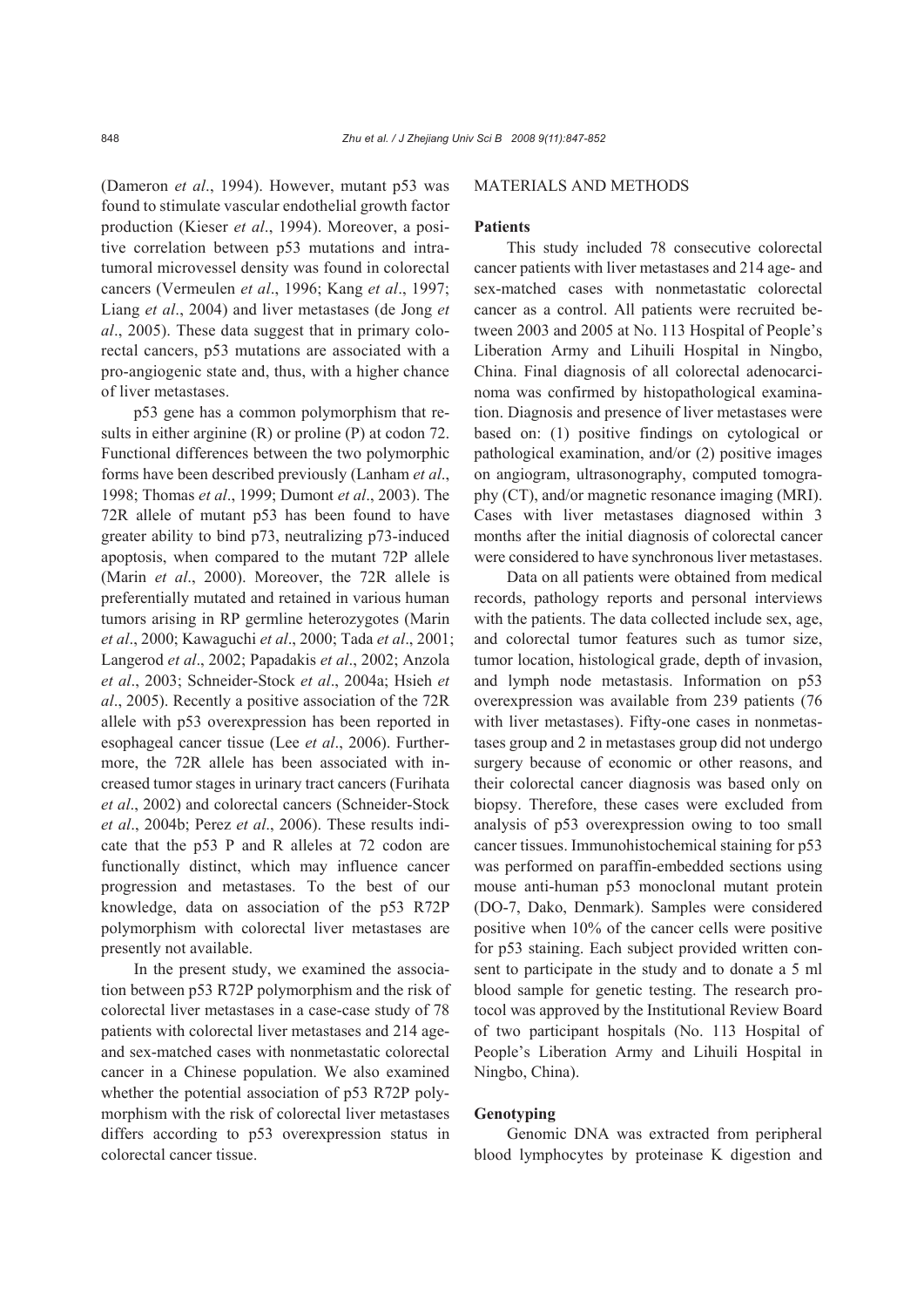phenol/chloroform extraction. Molecular analysis for the p53 R72P genotypes was performed as previously described (Zhu *et al*., 2005). Briefly, it involved a combination of polymerase chain reaction (PCR) and digestion with restriction endonuclease BstU I, followed by non-denaturing polyacrylamide gel electrophoretic analysis. PP homozygotes were represented by a DNA band of 199 bp in size, whereas RR homozygotes were represented by DNA bands of 113 and 86 bp. RP heterozygotes displayed a combination of both alleles (199, 113, and 86 bp). Genotyping results were further confirmed by direct DNA sequencing.

#### **Statistical analysis**

Differences in sex, age, and colorectal tumor features (including tumor size, tumor location, histological grade, depth of invasion, lymph node metastasis, and p53 overexpression) between groups with and without liver metastases were evaluated using the *χ* 2 -test. The association between p53 R72P and the risk of colorectal liver metastases was estimated by computing the odds ratios (ORs) and their 95% confidence intervals (CIs) from multivariate logistic regression analyses with adjustment for potential risk factors. Hardy-Weinberg equilibrium was tested using the asymptotic Pearson's  $\chi^2$ -test. All statistical analyses were conducted using the Stata 9.0 (Stata Corporation, College Station, TX, USA) statistical package. All tests were two-sided at the 0.05 significance level.

## **RESULTS**

The selected characteristics of the colorectal cancer patients are shown by metastases/nonmetastases status in Table 1. Distributions of sex, age, tumor location, tumor size, histological grade and p53 overexpression were not significantly different in patients with and without metastases. The patients with liver metastases were more likely to have deeper tumor invasion and lymph node metastasis compared with those without metastases.

Genetic data are summarized in Table 2. The p53 R72P genotype distributions in both metastases and nonmetastases patients were in Hardy-Weinberg equilibrium (*P*>0.05). The 72R allele was found more often in patients with metastases than in those without

|                                        | Nonmetastases, | Metastases,  | $P^a$ |  |
|----------------------------------------|----------------|--------------|-------|--|
| Variables                              | n              | n            |       |  |
| Sex                                    |                |              | 0.915 |  |
| Female                                 | 70 (32.7%)     | $25(32.1\%)$ |       |  |
| Male                                   | 144 (67.3%)    | 53 (67.9%)   |       |  |
| Age                                    |                |              | 0.931 |  |
| $\leq 60$ years                        | $114(53.3\%)$  | 42 (53.8%)   |       |  |
| $>60$ years                            | 100 (46.7%)    | 36 (46.2%)   |       |  |
| Colorectal tumor size                  |                |              |       |  |
| $<$ 4 cm                               | 99 (46.3%)     | 43 (55.1%)   |       |  |
| $>4$ cm                                | 115 (53.7%)    | 35 (44.9%)   |       |  |
| Colorectal tumor location <sup>b</sup> |                |              |       |  |
| Proximal colon                         | $72(34.1\%)$   | 31 (40.8%)   |       |  |
| Distal colorectum                      | 139 (65.9%)    | 45 (59.2%)   |       |  |
| Colorectal tumor grade <sup>b</sup>    |                |              |       |  |
| Well                                   | 43 (20.4%)     | $8(10.7\%)$  |       |  |
| Moderately                             | $109(51.6\%)$  | 43 (57.3%)   |       |  |
| Poorly                                 | 59 (28.0%)     | 24 (32.0%)   |       |  |
| Depth of tumor invasion <sup>b,c</sup> |                |              |       |  |
| T1 or T2                               | 71 (33.8%)     | 13 (16.7%)   |       |  |
| T <sub>3</sub> or T <sub>4</sub>       | 139 (66.2%)    | 65 (83.3%)   |       |  |
| Lymph node metastasis <sup>b</sup>     |                |              |       |  |
| Negative                               | 131 (63.9%)    | $21(30.9\%)$ |       |  |
| Positive                               | 74 (36.1%)     | 47 (69.1%)   |       |  |
| p53 overexpression <sup>b</sup>        |                |              |       |  |
| Negative                               | 89 (54.6%)     | $33(43.4\%)$ |       |  |
| Positive                               | 74 (45.4%)     | 43 (56.6%)   |       |  |

 $\alpha$ <sup>2</sup>-test was used to test statistically significant differences between groups;  $b$ Numbers not add up to the total, owing to missing data;<br> $c$ Nepth of tymer invesion corresponds to the  $T$  (tymer) description Depth of tumor invasion corresponds to the T (tumor) description

according to the TNM (tumor-nodes-metastasis) classification

metastases, although the results did not reach statistical significance (*P*=0.075). When compared with PP homozygotes, the adjusted ORs of colorectal liver metastases were 2.38 (95% *CI*=1.08~5.24, *P=*0.031) for RP heterozygotes, 1.94 (95% *CI*=0.77~4.91, *P=*0.160) for RR homozygotes, and 2.25 (95% *CI*= 1.05~4.83, *P=*0.038) for carriers of the 72R allele (RP or RR genotype).

The p53 R72P genotype distributions in the metastases and nonmetastases stratified by p53 overexpression in colorectal cancer tissue are shown in Table 3. The risk of liver metastases associated with the 72R-carrying genotype appeared to be stronger in patients with colorectal tumors overexpressing p53 (*OR*=3.46, 95% *CI*=1.02~11.72, *P=*  0.046), whereas no significant association was found in patients whose tumors did not overexpress p53 (*OR*=1.05, 95% *CI*=0.36~3.08, *P=*0.935). A similar

**Table 1 Distribution of selected variables in metastases and nonmetastases patients**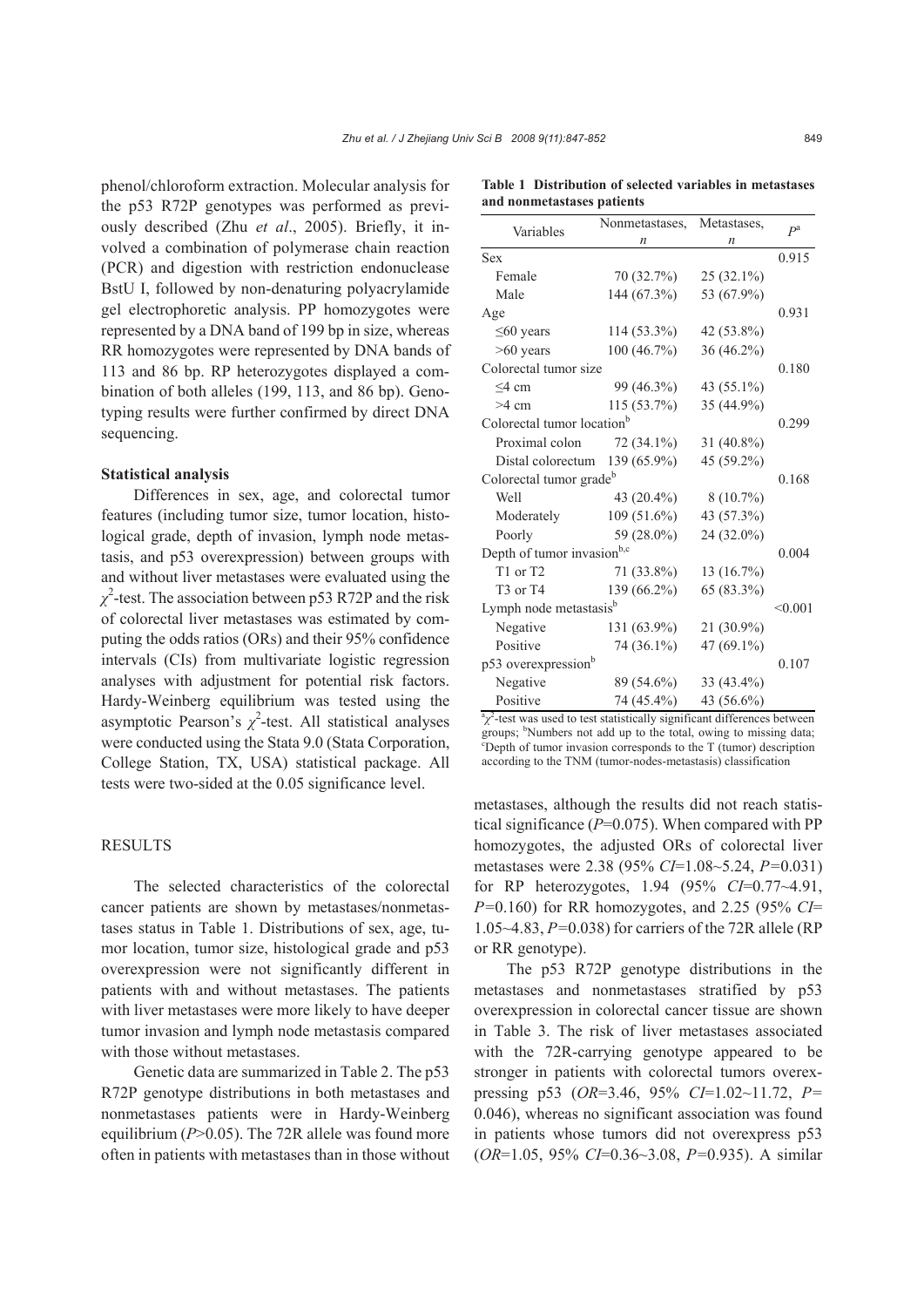| p53 R72P   | Nonmetastases, $n$ | Metastases, $n$ | $OR^a$                     | D <sup>d</sup> |
|------------|--------------------|-----------------|----------------------------|----------------|
| <b>PP</b>  | $60(28.0\%)$       | $11(14.1\%)$    | 1.00                       |                |
| <b>RP</b>  | $105(49.1\%)$      | $47(60.3\%)$    | 2.38 (95% $CI=1.08-5.24$ ) | 0.031          |
| <b>RR</b>  | 49 $(22.9\%)$      | $20(25.6\%)$    | 1.94 (95% $CI=0.77~4.91$ ) | 0.160          |
| R allele   | $203(47.4\%)$      | $87(55.8\%)$    |                            |                |
| <b>PP</b>  | $60(28.0\%)$       | $11(14.1\%)$    | 1.00                       |                |
| R carriers | $154(72.0\%)$      | $67(85.9\%)$    | 2.25 (95% $CI=1.05~4.83$ ) | 0.038          |
|            |                    |                 |                            |                |

**Table 2 Association of p53 R72P polymorphism with risk of colorectal liver metastases**

<sup>a</sup>Adjusted for the depth of invasion and lymph node metastasis

**Table 3 Risk of colorectal liver metastases associated with the p53 R72P polymorphism stratified by p53 overexpression**

| p53 overexpression | p53 R72P   | Nonmetastases, $n$ | Metastases, $n$ | $OR^a$                       | D <sup>a</sup> |
|--------------------|------------|--------------------|-----------------|------------------------------|----------------|
| Positive           | PP.        | $20(27.0\%)$       | $4(9.3\%)$      | 1.00                         |                |
|                    | R carriers | 54 (73.0%)         | $39(90.7\%)$    | 3.46 (95% CI=1.02~11.72)     | 0.046          |
| Negative           | <b>PP</b>  | $18(20.2\%)$       | $7(21.2\%)$     | 1.00                         |                |
|                    | R carriers | 71 (79.8%)         | $26(78.8\%)$    | $1.05(95\% CI=0.36\sim3.08)$ | 0.935          |

<sup>a</sup>Adjusted for the depth of invasion and lymph node metastasis

magnitude of the ORs was observed when the patients were stratified by sex, age, tumor size, location, histological grade, depth of invasion, and lymph node metastasis (data not shown).

#### DISCUSSION

We found that colorectal cancer patients with the 72R-carrying genotype of the p53 R72P polymorphism had a significantly increased risk of liver metastases when compared with those with PP genotype, and that this risk-effect is related to p53 overexpression in colorectal cancer tissue. Our data demonstrate for the first time a statistically significant association between p53 R72P and the risk of colorectal liver metastases in patients whose tumors overexpress p53. In line with our results, Brooks *et al*.(2000) found that of the five metastatic vulval cancers, four expressed 72R p53 mutant proteins.

The exact underlying mechanism(s) responsible for our finding that the p53 72R allele has an increased risk for colorectal liver metastases in cancers positive for p53 overexpression still remains unclear. Several reports indicated that the 72R allele is preferentially mutated and retained in various human tumors (Kawaguchi *et al*., 2000; Marin *et al*., 2000; Tada *et al*., 2001; Langerod *et al*., 2002; Papadakis *et al*., 2002; Anzola *et al*., 2003; Schneider-Stock *et al*.,

2004a; Hsieh *et al*., 2005), and is associated with the presence of p53 overexpression (Lee *et al*., 2006). In experiments, mutant 72R allele tended to block p73 function more effectively than mutant 72P isoform, which might lead to a higher tendency of p53 mutation in tumors (Marin *et al*., 2000). Thus the 72R allele may function as a mediator responsible for a progressive genetic instability, leading to a more malignant potential, including the capability of invasiveness and metastasization. Clinical response following cisplatin-based chemo-radiotherapy for advanced head and neck cancers was reported to be influenced by this polymorphism, cancers expressing 72R mutants having lower response rates than those expressing 72P mutants (Bergamaschi *et al*., 2003). This result indicates that the 72R allele may limit individual responsiveness to cancer therapy, thereby contributing to cancer progression and metastases. Additional functional studies are needed in order to elucidate the role of p53 R72P polymorphism in the development of colorectal liver metastases.

The limitations of the current study should be borne in mind. This is a limited study because of small sample size and imbalance of tumor characteristics between metastases and nonmetastases. In addition, some misclassifications of metastases status are inevitable because a proportion of the colorectal cancer patients already have undetectable liver micrometastases at the time of diagnosis of primary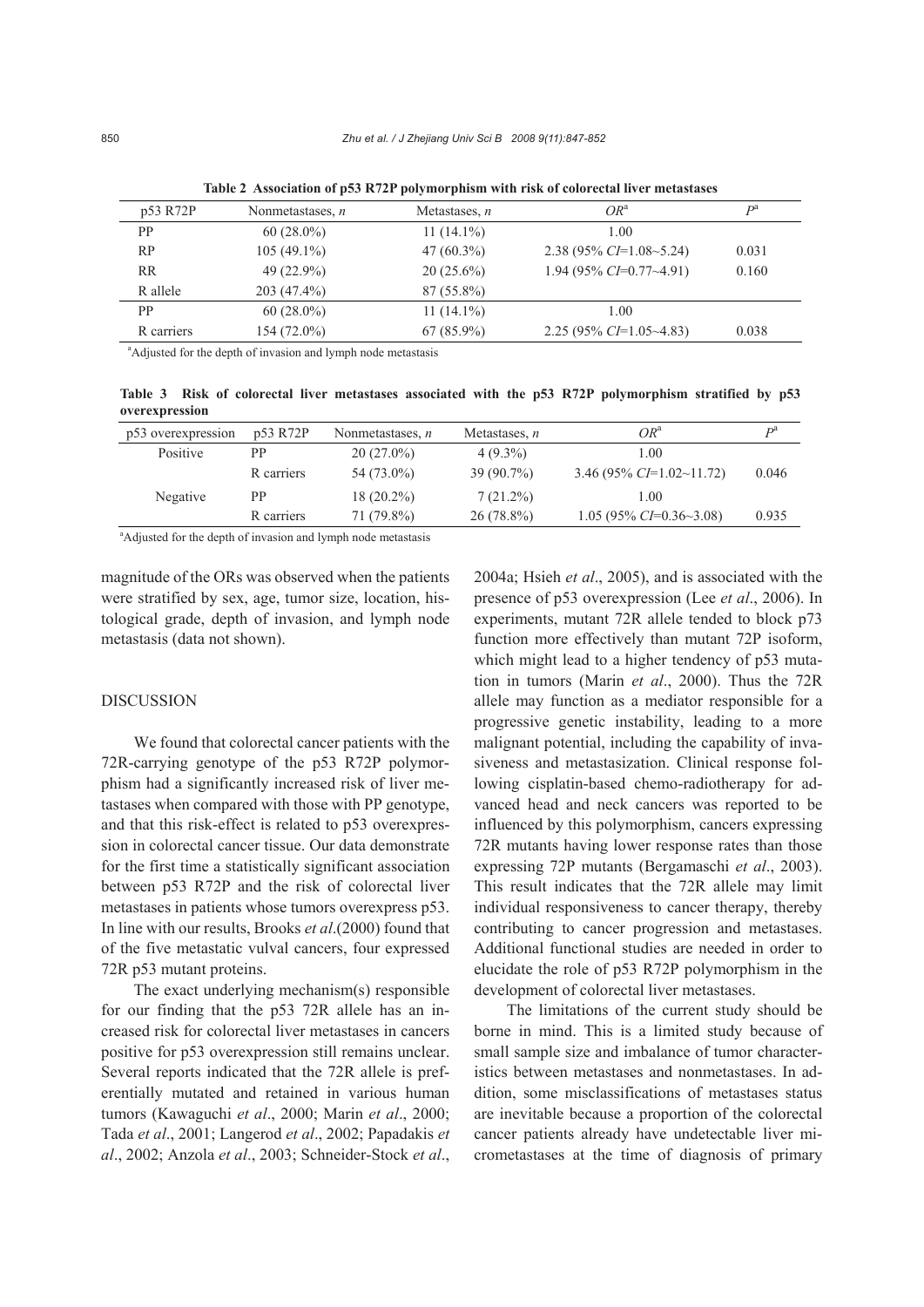tumor (Bosman, 1995). In the present study, cases with liver metastases diagnosed within 3 months after the initial diagnosis of colorectal cancer were considered to have synchronous liver metastases and classified into the metastases group. Another limitation is that no data about p53 mutation of primary colorectal tumors were available. Immunoreactivity of monoclonal antibodies to p53 is not considered to adequately predict the presence of p53 mutations (Coggi *et al*., 1997; Lee *et al*., 2006). However, this may not lead to a bias for a conclusion that concerns colorectal cancers positive for p53 overexpression, since p53 overexpression detected by immunohistochemistry is usually regarded as the presence of p53 mutation. We, therefore, report for the first time that the R allele of the p53 R72P polymorphism has an increased risk for colorectal liver metastases in cancers positive for p53 overexpression. Future studies are needed to further clarify the role of p53 codon 72 polymorphism in liver metastases of colorectal cancers.

#### **References**

- Adachi, Y., Inomata, M., Kakisako, K., Sato, K., Shiraishi, N., Kitano, S., 1999. Histopathologic characteristics of colorectal cancer with liver metastasis. *Dis. Colon. Rectum*, **42**(8):1053-1056. [doi:10.1007/BF02236702]
- Anzola, M., Cuevas, N., Lopez-Martinez, M., Saiz, A., Burgos, J.J., de Pancorbo, M.M., 2003. Frequent loss of p53 codon 72 Pro variant in hepatitis C virus-positive carriers with hepatocellular carcinoma. *Cancer Lett.*, **193**(2): 199-205. [doi:10.1016/S0304-3835(03)00046-6]
- Bergamaschi, D., Gasco, M., Hiller, L., Sullivan, A., Syed, N., Trigiante, G., Yulug, I., Merlano, M., Numico, G., Comino, A., *et al*., 2003. p53 polymorphism influences response in cancer chemotherapy via modulation of p73-dependent apoptosis. *Cancer Cell*, **3**(4):387-402. [doi:10.1016/S1535-6108(03)00079-5]
- Bosman, F.T., 1995. Prognostic value of pathological characteristics of colorectal cancer. *Eur. J. Cancer*, **31A**(7-8): 1216-1221. [doi:10.1016/0959-8049(95)00153-A]
- Brooks, L.A., Tidy, J.A., Gusterson, B., Hiller, L., O′Nions, J., Gasco, M., Marin, M.C., Farrell, P.J., Kaelin, W.G.Jr., Crook, T., 2000. Preferential retention of codon 72 arginine p53 in squamous cell carcinomas of the vulva occurs in cancers positive and negative for human papillomavirus. *Cancer Res.*, **60**(24):6875-6877.
- Burke, D., Allen-Mersh, T.G., 1996. Colorectal liver metastases. *Postgrad. Med. J.*, **72**(850):464-469.
- Coggi, G., Bosari, S., Roncalli, M., Graziani, D., Bossi, P., Viale, G., Buffa, R., Ferrero, S., Piazza, M., Blandamura, S., *et al*., 1997. p53 protein accumulation and p53 gene mutation in esophageal carcinoma. A molecular and

immunohistochemical study with clinicopathologic correlations. *Cancer*, **79**(3):425-432. [doi:10.1002/(SICI)10 97-0142(19970201)79:3<425::AID-CNCR1>3.0.CO;2-H]

- Dameron, K.M., Volpert, O.V., Tainsky, M.A., Bouck, N., 1994. Control of angiogenesis in fibroblasts by p53 regulation of thrombospondin-1. *Science*, **265**(5178):1582- 1584. [doi:10.1126/science.7521539]
- de Jong, K.P., Gouw, A.S., Peeters, P.M., Bulthuis, M., Menkema, L., Porte, R.J., Slooff, M.J., van Goor, H., van den Berg, A., 2005. p53 mutation analysis of colorectal liver metastases: relation to actual survival, angiogenic status, and p53 overexpression. *Clin. Cancer Res.*, **11**(11): 4067-4073. [doi:10.1158/1078-0432.CCR-04-2389]
- Dumont, P., Leu, J.I., Della Pietra, A.C.3rd, George, D.L., Murphy, M., 2003. The codon 72 polymorphic variants of p53 have markedly different apoptotic potential. *Nat. Genet.*, **33**(3):357-365. [doi:10.1038/ng1093]
- Furihata, M., Takeuchi, T., Matsumoto, M., Kurabayashi, A., Ohtsuki, Y., Terao, N., Kuwahara, M., Shuin, T., 2002. p53 mutation arising in Arg72 allele in the tumorigenesis and development of carcinoma of the urinary tract. *Clin. Cancer Res.*, **8**(5):1192-1195.
- Ghadjar, P., Coupland, S.E., Na, I.K., Noutsias, M., Letsch, A., Stroux, A., Bauer, S., Buhr, H.J., Thiel, E., Scheibenbogen, C., *et al*., 2006. Chemokine receptor CCR6 expression level and liver metastases in colorectal cancer. *J. Clin. Oncol.*, **24**(12):1910-1916. [doi:10.1200/JCO.2005. 04.1822]
- Herynk, M.H., Zhang, J., Parikh, N.U., Gallick, G.E., 2007. Activation of Src by c-Met overexpression mediates metastatic properties of colorectal carcinoma cells. *J. Exp. Ther. Oncol.*, **6**(3):205-217.
- Hsieh, L.L., Huang, T.H., Chen, I.H., Liao, C.T., Wang, H.M., Lai, C.H., Liou, S.H., Chang, J.T., Cheng, A.J., 2005. p53 polymorphisms associated with mutations in and loss of heterozygosity of the p53 gene in male oral squamous cell carcinomas in Taiwan. *Br. J. Cancer*, **92**(1):30-35. [doi:10.1038/sj.bjc.6602271]
- Kang, S.M., Maeda, K., Onoda, N., Chung, Y.S., Nakata, B., Nishiguchi, Y., Sowa, M., 1997. Combined analysis of p53 and vascular endothelial growth factor expression in colorectal carcinoma for determination of tumor vascularity and liver metastasis. *Int. J. Cancer*, **74**(5):502-507. [doi:10.1002/(SICI)1097-0215(19971021)74:5<502::AID-I JC4>3.0.CO;2-7]
- Kastrinakis, W.V., Ramchurren, N., Rieger, K.M., Hess, D.T., Loda, M., Steele, G., Summerhayes, I.C., 1995. Increased incidence of p53 mutations is associated with hepatic metastasis in colorectal neoplastic progression. *Oncogene*, **11**(4):647-652.
- Kawaguchi, H., Ohno, S., Araki, K., Miyazaki, M., Saeki, H., Watanabe, M., Tanaka, S., Sugimachi, K., 2000. p53 polymorphism in human papillomavirus-associated esophageal cancer. *Cancer Res.*, **60**(11):2753-2755.
- Kieser, A., Weich, H.A., Brandner, G., Marme, D., Kolch, W., 1994. Mutant p53 potentiates protein kinase C induction of vascular endothelial growth factor expression.